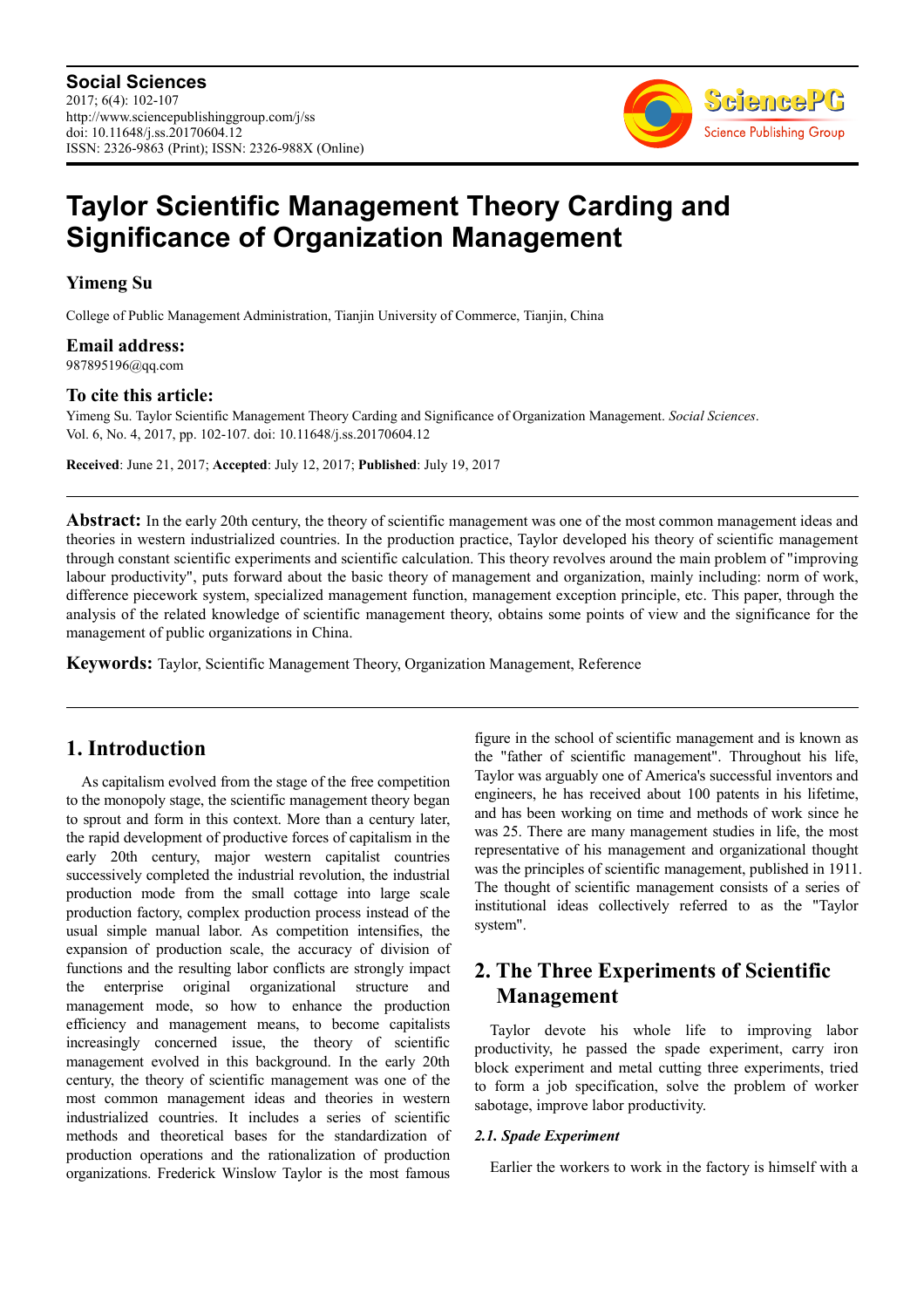shovel, the size of each are not identical, but on different raw materials are used in the same shovels, so when you shovel coal, it's just right, but it's too heavy when you shovel iron. Taylor's study found that when a worker's average load was about 21 pounds per shovel, it was the most productive. So instead of letting the workman bring a shovel, he prepared some different shovels, using different shovels for different ingredients, each carrying a weight of 21 pounds.

The experiment will introduce the experimental method into the management field, developing the potential of people and things, let people do their best is the best way to improve efficiency.

### *2.2. Carry Iron Block Experiment*

In 1898, Taylor carried out an experiment in iron handling at Bethlehem steel. When he was in management research, he saw that the company was doing a lot of work, with 75 porters in charge of the work and moving iron pieces to the train. Each iron block weighs more than 80 catties, and the distance is 30 meters. Although each worker works very hard, the work efficiency is not high, and the average person can only carry 12.5 tons of iron. After careful observation, Taylor calculated that a good porter should be able to carry 47 tons of iron a day and not be harmful to health. Taylor science selected workers and training, he picked a strong worker, using money to motivate the worker, according to the regulations of the Taylor, a good approach to handling iron, Taylor's assistant accurately record the worker when transporting iron the time spent on each movement, such as lift iron, stepping out, rest, put down the iron and so on. After a long experiment, the average worker's daily workload surged from 12 tonnes to 48 tonnes a day, and wages increased by 70 percent. The rest of the workers also asked

Taylor to instruct them to use the new work method, and since then, the daily workload of carrying the iron has increased to 47.5 tons.

Based on the experiment of moving iron blocks, it can be concluded that workers are carefully selected and workers know that working hard not only does not harm them, but also gets a lot of salary. Train and help the workers to master the scientific method of work, and have the skills to complete the work quota. The experiment helped workers increase their daily workload by almost three times, and workers' wages has increased, laying the groundwork for a reasonable work quota.

# *2.3. Metal Cutting Experiment*

At Midvale steel Works, Taylor studied metal cutting in order to solve the problem of worker sabotage. At this time, Taylor had the knowledge about metal cutting, so he conducted experiments on the efficiency of the lathe operation, which was expected to take six months. In the use of lathe, drilling machine, planer and other machine tool cutting metal, whenever must decide to apply what kind of tool, how much cutting speed, in order to obtain the best metal processing efficiency. The experiment was so complex and difficult that it was expected to take 26 years and cost a huge amount of money, consuming 800,000 tons of steel. In the end, great progress was made with the help of a dozen experts like Bath and White.

The result of this experiment has formed the work specification of metal processing, and found the high speed tool steel which can greatly improve the efficiency of metal cutting, and obtained the data of cutting dosage standard and so on.

*Table 1. The three experiments of scientific management.* 

| Spade experiment                            | Carry iron block experiment                 | Metal cutting experiment                             |
|---------------------------------------------|---------------------------------------------|------------------------------------------------------|
| The means of experiment shall be introduced | Train and help workers get enough skills    | The experiment was complex and difficult, it took 26 |
| into the field of operation and management  |                                             | years.                                               |
| Let people do their best is the best way to | Let the workers learn the benefits of doing | It took a huge amount of money and spend more than   |
| improve efficiency                          | so and let them accept the new approach     | 800,000 tons of steel.                               |
| Standardized management                     | Select workers carefully                    | Formed the work specification of metal processing    |

# **3. The Main Ideas of Scientific Management Theory**

# *3.1. Norm of Work*

The key issue around scientific management theory is improving labor productivity. In the United States under the background of that time, because of the experience management that was most prevalent in the enterprise, there was no scientific management method and management method, which was managed by previous work experience. Under this management approach, formed an increasingly prominent contradictions, capitalists can not accurately know the worker's labor efficiency, don't know within the prescribed time, a worker is under normal working conditions and workflow can do how much work, but all too workers work less, get more salary, and then by extending the worker's labor time, increase the intensity of labor to increase the exploitation of workers. And workers don't know how much work they can do in a single day, but they feel they're doing more, but they're paid less. When capitalist unilaterally increase exploitation of workers, workers use the term "Social loafing" as a means of speculative resistance, the situation on the one hand caused the labor efficiency is low, on the other hand also caused the workers' resistance and caused labor conflicts. The best way to resolve this contradiction is to make scientific and reasonable daily work. To make the scientific work of the day, it is necessary to study the steps and actions of the workers precisely through constant scientific experiments and precise calculations.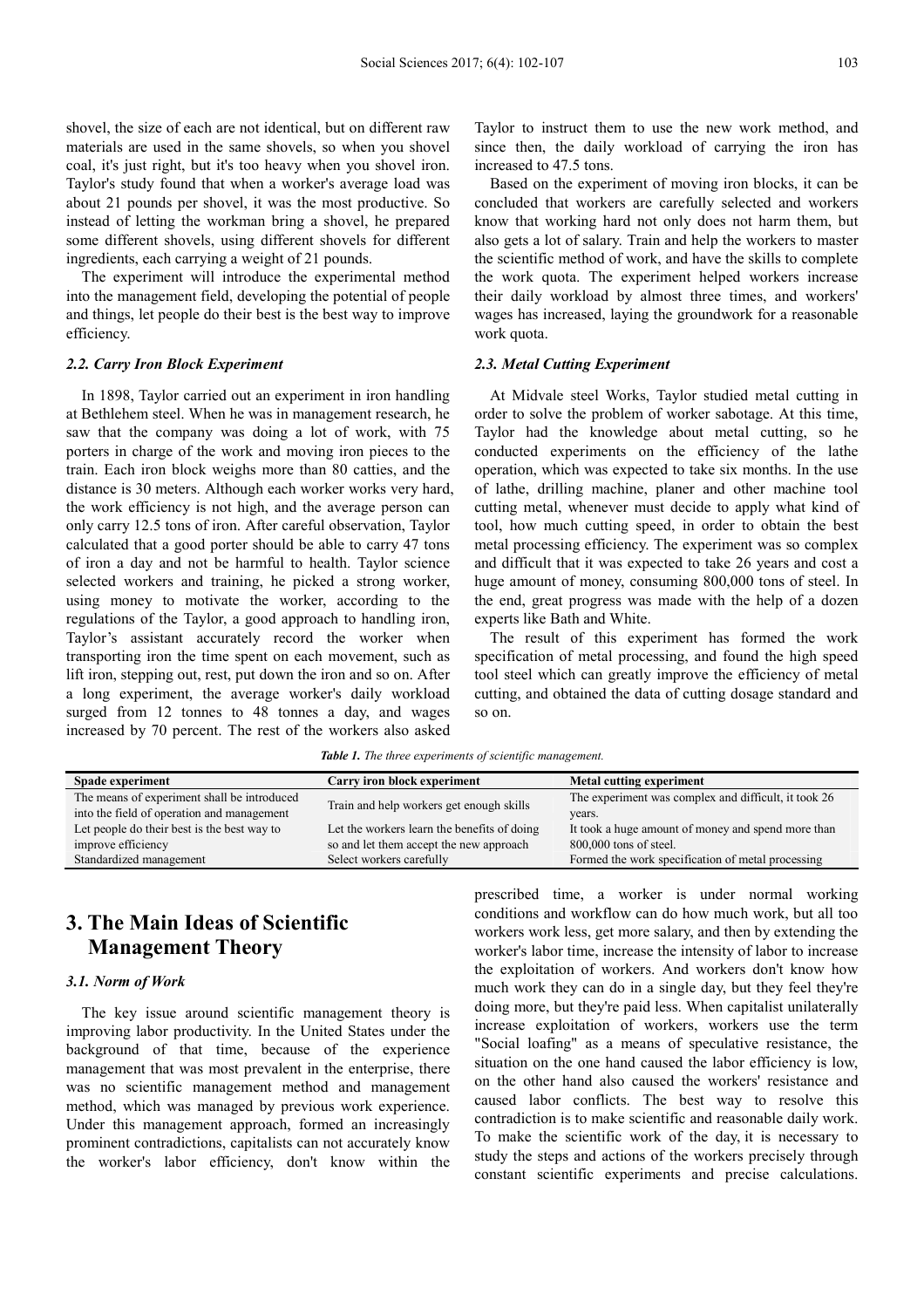Choose appropriate and familiar with the process, high degree of skilled workers, the basic operations used by these people at work processes and tools, and demonstrated with a stopwatch to accurately record the workers to complete each action, procedure time, plus the necessary rest time and the amount of time lost in the process, in the process of the complete and find out the quickest way to do each step, thus it is concluded that the total time required to complete the job, according to these to make a "reasonable days work", this is the principle of the standard of work proposed by Taylor.

### *3.2. Difference Piecework System*

Taylor has studied the prevailing wage system in the capitalist enterprises at the time, and based on the previous experience, the difference plan is proposed. Then prevailing wage system, such as daily wage and general piecework wage through detailed analysis, he believes the wage system there are their respective shortcomings, is not very good to motivate the workers, also be no great increase in labor productivity. For example, the enterprise that executes daily wage system, when giving salaries to employees, they are paid according to their duty or position. Even if there is an employee who wants to do something, as time goes on, it will be found that hard work doesn't have any benefit to him, work hard will not increase wages, don't work hard will not be punished, but the best way is to do less as far as possible to maintain the existing position. This gradually lowers the wages of workers, and productivity is not improved. For instance in the enterprise that executes general plan piece wage system, although in a certain range the workers could paid more through their work, but once more than the set range, the capitalists to a greater extent of the extract of the workers' surplus value, will reduce the wage rate, in this case, the workers work harder even, due to lower the wage rates of pay, also can get a bit more than the original daily wages paid. This makes it easier for workers to control the pace of work, keeping everyone's income at the agreed rate. As a result, Taylor put forward the "Difference piecework system" in 1895. Through the study and analysis of man-hours, the method of calculating and calculating the basis of rough estimation and experience was made, and the reasonable quota and the appropriate rate of wage were developed through scientific measurement and calculation. The capitalist takes a different wage rate according to whether the worker has completed the quota, and if the worker is able to meet the quota in quality, he will pay the higher rate when he is paid. If workers didn't finish the job within the scope of work, it is all the work completed by low wage rates of pay, and give a warning to the worker, if still not improve the work efficiency, it is possible to be fired. The difference on piecework wage payment according to the workers, rather than the position, that is to say, everyone get the wage is according to how much he paid labor and skilled degree to calculate, rather than calculated according to the seniority, the purpose of this method is to overcome the phenomenon of the workers "social loafing", and workers' wage rates for high also can arouse the enthusiasm of the work of the

workers.

This difference piecework system is conducive to the full mobilization of workers' motivation and productivity. And because the difference plan and the daily wage rate are calculated by scientific calculation, the ability to select the best workers, to be able to do a lot of work, can be more fair.

## *3.3. Specialization of Management Functions*

Taylor believes that in practice it is impossible to make the workers plan and execute the work simultaneously, so this kind of contradiction must be addressed by the average distribution of responsibilities between management and workers, to separating the functions of plan and executive function, set up special planning level. In "factory management", Taylor notes that there are 17 major responsible jobs for the designated planning layer, which is essentially separating the management of the organization from the executive function. The management function is undertaken by the management and the workers are responsible for the specific execution.

It is not only the separation of plan function and executive function, but also the "Function length system" should be carried out in the organization. He thought at the time of military management in the enterprise, the command after assigning to the workers there, then the heads of the shoulder function is extremely complex, a leader needs to have a variety of quality at the same time, and can't be happened to every leader in the workshop has each kind of quality. Therefore, in order to make the function of the foreman effective, the function of the foreman should be further refined, for each of the foreman to undertake only one specific function. On this basis, Taylor designed eight functions, used instead of the original factory group leader. Each worker can issue orders to the worker within the scope of his or her duties, but the different managers collaborate with each other in order to give orders to the workers.

Taylor believes that this kind of functional work is a good way to make full use of everyone's expertise, and that each worker's responsibilities are clear, which can improve management efficiency and reduce the cost of training. But although function length system has many advantages, but this kind of simple functional structure, the process of management in the real, is very easy to create the situation with multiple management and conflicting policies from different departments, cause the confusion of management. So the idea is not actually implemented in reality.

#### *3.4. Principle of Management Exception*

Exception principle refers to the senior management personnel in the organization should have a regular daily transaction authorization to subordinate managers to do, but we only responsible for the exceptional items, that is, for the long-term development of some important decisions about organization and management, for example involves the enterprise development strategy and the rotation of top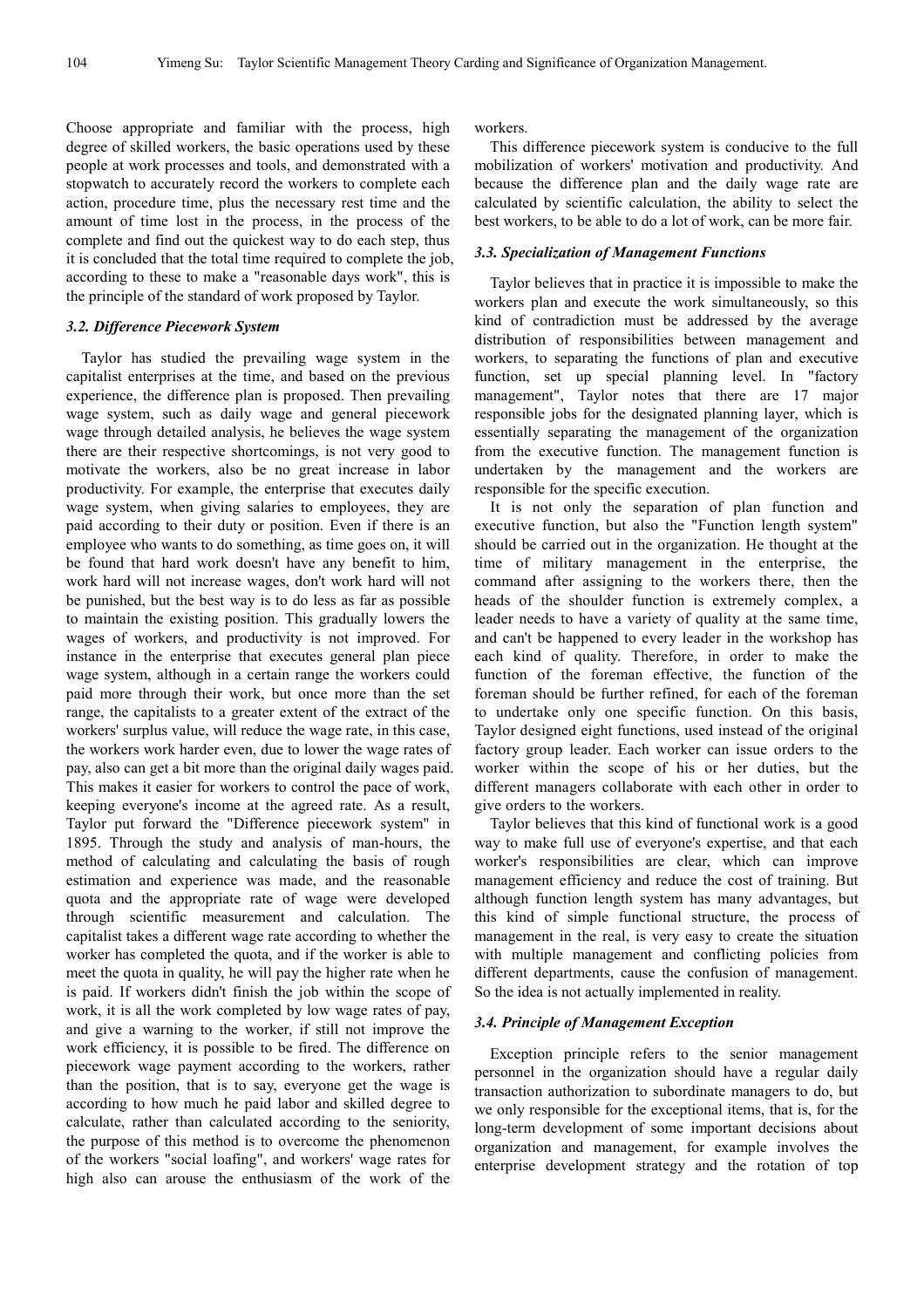management. Taylor in his book "factory management" has pointed out: "the manager only accept the extraordinary or standard all exceptions, especially good and special bad exceptions, generality, compression and more report, the major policies so that he can have time to think about and study his important personnel's character and suitability". This principle of management exception evolved over time into the authorization principle, decentralization principle and division of the management method.

# **4. The Significance of Scientific Management Theory**

In a time when science and technology are so advanced, the principles of scientific management still have some implications for the management of our public organizations today.

### *4.1. Workflow Standardization*

Now more and more developed science and technology, production and more advanced hardware equipment, therefore the organization's hardware facilities to strictly according to the requirements of scientific standardization, meet the needs of the production of each link; not only that, the organization's hardware equipment is up to the standard, and the employees are able to use scientific and unified equipment and manufacturing process specifications at work, which can greatly improve the efficiency of the work. With the progress and development of science and technology, in today's organizations, the proportion of brain labor is increasing. This means that the meaning of standardization varies according to the nature of the organization. In the organization of mental labor, Taylor's theory of scientific management inspired us to standardize the work process. We can break down each task into a small task, a small goal by working analysis, standardization process required to complete the work is specified, striving for every step is the simplest scientific way to accomplish this task. And according to the different job nature, define different task goals, complete the job description and qualification for each post standardization. Ensure that every job is staffed by employees who are capable of doing the job. According to the normalized workflow, each work is completed and the work efficiency is improved.

# *4.2. Specialization of Functions*

An organization that has adequate hardware facilities is not enough, and a reasonable organizational structure should be established. In order to organize the internal organization, establish the appropriate responsibility system, keep the communication flow smoothly, and cooperate with each other is the most basic requirement. With the continuous development of productive forces, the size of the organization is more and more big, the work of various departments is becoming more and more complicated, the organization's senior management shall be responsible for the macro issues related with the organization's strategic development, and the operation of the grass-roots staff should do her own work. Different people in different positions do their job and cooperate with each other, such not only can effectively improve the labor productivity, and make each employee to reach his maximum value, finally realizes the benign operation and long-term development of the organization.

## *4.3. Employee Training Falls into Place*

Human resources are the most precious resources, and the organization's employees are the soul and core competencies of an organization. In his theory of scientific management, Taylor used to "select the first class workers" and teach them to master the scientific method of work, and to do the quota day work according to the scientific method. This means that selecting the best employees can greatly increase the productivity of the labor force, and the people will do their best. In today's organizations, to timely find the staff's requirements, the employees necessary pre-job training and skill training, on the one hand, can help employees improve their working skills, realize self development; On the other hand, when employees' ability to ascend, and can promote production efficiency, bring more profit for organization, enhance the overall competitiveness of the organization, realize the employees and the common progress of the organization.

#### *4.4. Organization Authority Rationalization*

Taylor had referred to in the principles of scientific management management exception principle, the organization's senior management personnel in charge of important decision-making, only the daily things to the managers to do below, is today's authorized principle. In a modern organization, if the organization all the decision-making power is concentrated in the hands of a few senior managers, because of limited time and energy, senior management personnel, organization all big and small, such as the approval of the executive decision time will increase a lot, not only reduces the working efficiency, and once when a decision-making errors, the whole organization can not operate properly. As a result, the organization's senior managers should be proper devolution of power to middle managers, some transactions in the department to delegate to the department manager to decide, head of the department of business is more understanding, can make a more suitable for the department of strategy, and decision-making time is short, and supervise the implementation process and timely correcting, and feedback quickly. This can reduce the burden of senior managers and enable them to focus on the strategic development of the organization; It can also enhance the sense of responsibility and belonging of middle managers, arouse the enthusiasm of the work, and realize the positive interaction and orderly operation of the organization.

#### *4.5. Organization Incentives to Diversify*

In order to motivate workers to work hard and meet their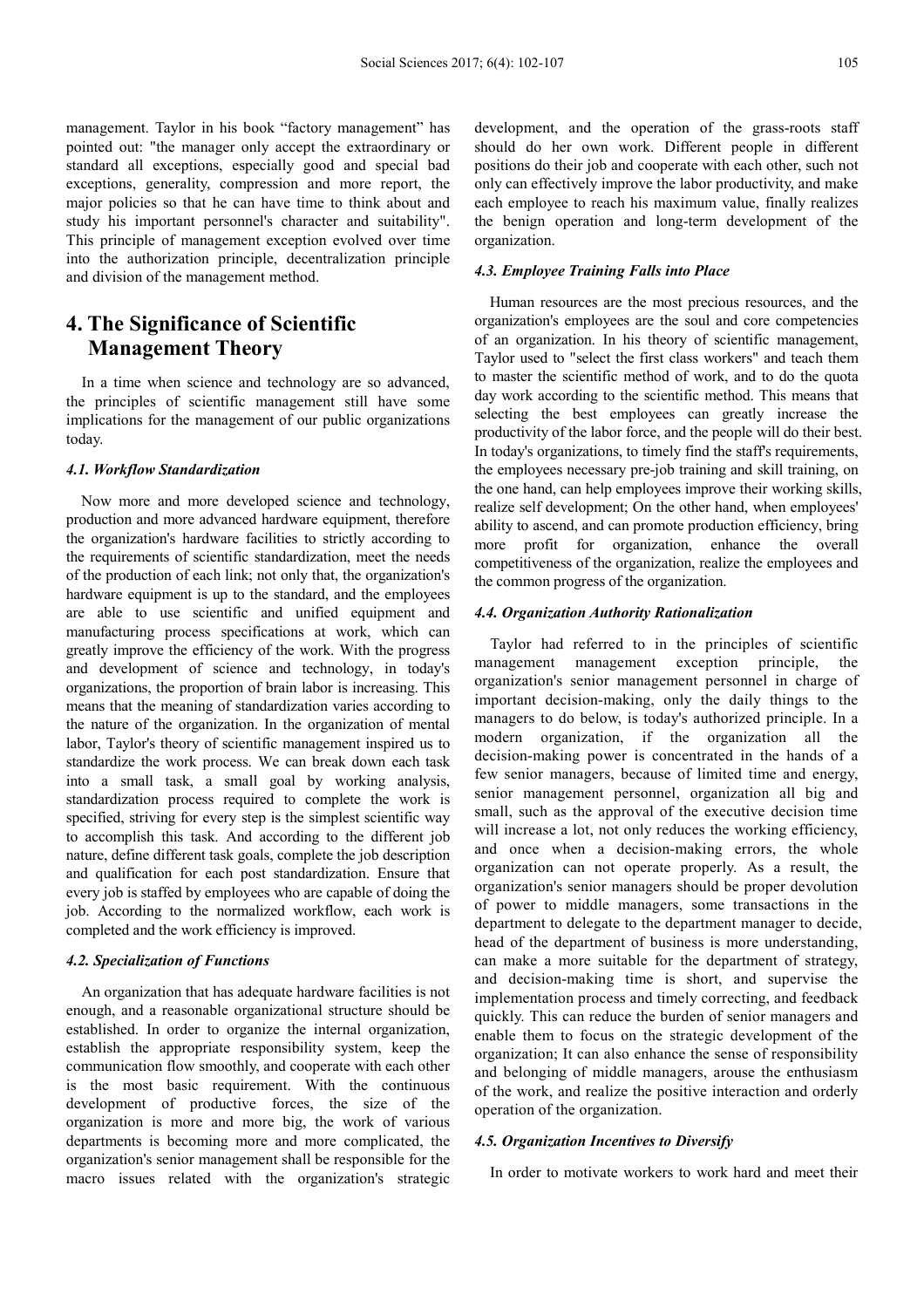quota workload, Taylor has proposed a different accounting system for workers who complete or overdo their work and pay a high wage rate. It also has implications for today's organization's compensation management. In order to encourage employees to do their work on time, they can make corresponding incentives. But when it comes to incentives, I think that the real needs of employees should be paid attention to, and the incentives are needed. For employees who wish to receive material rewards, they may be given appropriate rewards if the work is done well. But for those who aspire to self-fulfillment, consider offering training opportunities, gaining more skills, or offering a promotion to a slightly higher position to achieve self-development. I think we should also pay attention to the combination of material and mental stimulation, to pay attention to the mental needs of employees and to create a good organizational atmosphere and culture. And provide a comfortable working environment for employees to improve their motivation and efficiency.

# **5. Conclusion**

Taylor has his own experience working in the first line of the factory, use of scientific methods, gradually formed the scientific management theory, bringing science into the management field, instead of the traditional management methods rely on personal experience; and distinguish the management function from the executive function, which provides the basis for the specialization of functions. But Taylor's view of workers may be too absolute. He thinks people are "economic people", and workers are only concerned about improving their own money, and indifferent to other things. The hypothesis was not until Mayo conducted the Hawthorne experiment to suggest that the "social human" hypothesis was denied. I think human's demand is complex and diverse, a person at different times have different requirements, so should use the dialectical view to look at this problem, according to the different needs of people, to take the corresponding management methods. And scientific management, although stressed people post match, more focus on jobs, rather than people, each post have standardized operation process and method, the workers have to do is training well according to the standard operation procedure to finish work, but in today's knowledge economy era, the staff engaged in mental labour, have no fixed standardization process, practice of this management mode. Therefore, we should pay more attention to the role of human beings, formulate corresponding incentives, maximize the potential of people, and enhance the competitiveness of organizations.

Taylor's scientific management theory in today still has considerable significance to our country organizations, the main problem of the scientific management theory proposed by Taylor is how to improve the efficiency of labor production. And around that central question he put forward norm of work, difference piecework system, specialized management function, management exception principle, etc. In the current organizational management, it is still possible to draw lessons from scientific management theory to guide the practice of organizational management in China, but our country groups are rooted in the soil of the motherland to grow up, so I think in the western management thoughts, should be combined with China's specific national conditions, taking into account the context of the organization's survival and development, it is an organization's survival and development environment. We must firmly grasp the premise of the environment and use scientific management theory to guide the management practice of the organization. At the same time, it should also take into consideration whether the organization culture and atmosphere of the organization are suitable, according to the organization's goal, the corresponding management style.

# **References**

- [1] Taylor. In the United States congressional testimony [M]. Beijing: China social sciences press, 1984.
- [2] Frederick Taylor, Huang Zhen translation. Scientific management principle [M]. Beijing: Beijing university of science and technology press, 2012.
- [3] Taylor. Piecework wage system [M]. Shanghai: Shanghai science and technology publishing house, 1984.
- [4] Ping-ping Nie, Li-min Yin. Public organization theory Wuhan: Wuhan university press, 2009.
- [5] Xin-chun Li, Xiao-hong Hu. Principles of scientific management: the theory of reflection and critique of reality [J]. Journal of management, 2012, pp.658-670.
- [6] Ze-xin Zhou, Zheng-gang Song. The institutional value of scientific management --to mark the 100th anniversary of the Taylor "principles of scientific management" appeared [J]. Journal of modern finance and economics (journal of Tianjin university of finance and economics), 2011, pp.87-92+119.
- [7] Luo Min. The legacies of Taylor scientific management and its reflections, and to commemorate the 100th anniversary of the "principles of scientific management", [J]. Journal of foreign economics and management, 2011, pp.1-10.
- [8] Chun-hua Chen. Taylor and labor productivity-written in the book "principles of scientific management" the birth of one hundred [J]. Management world, 2011, pp.164-168.
- [9] Xiang-nan Tao, Ya-jun Zhou, Chen Yao. The scientific name of competition for control of the workshop Taylor "principles of scientific management", the new interpretation [J]. Journal of Xue Hai, 2013, pp.118-126.
- [10] Jun-feng Ma, Jun-ying Deng, Zhi-liang Chen. Reinterpret Taylor scientific management principle [J]. Journal of academic BBS, 2005, pp. 7-11.
- [11] Fa-qiong Yang, Zhi-feng Wu, Y ang Min. The second industrial revolution in the United States and the economic growth logic behind Taylor system and Ford system [J]. Time finance, 2017, (02): 13-14.
- [12] Lei-ming Zhang. Detailed management of "trilogy" [J]. Communist party member (Hebei), 2016, (27): 32-33.